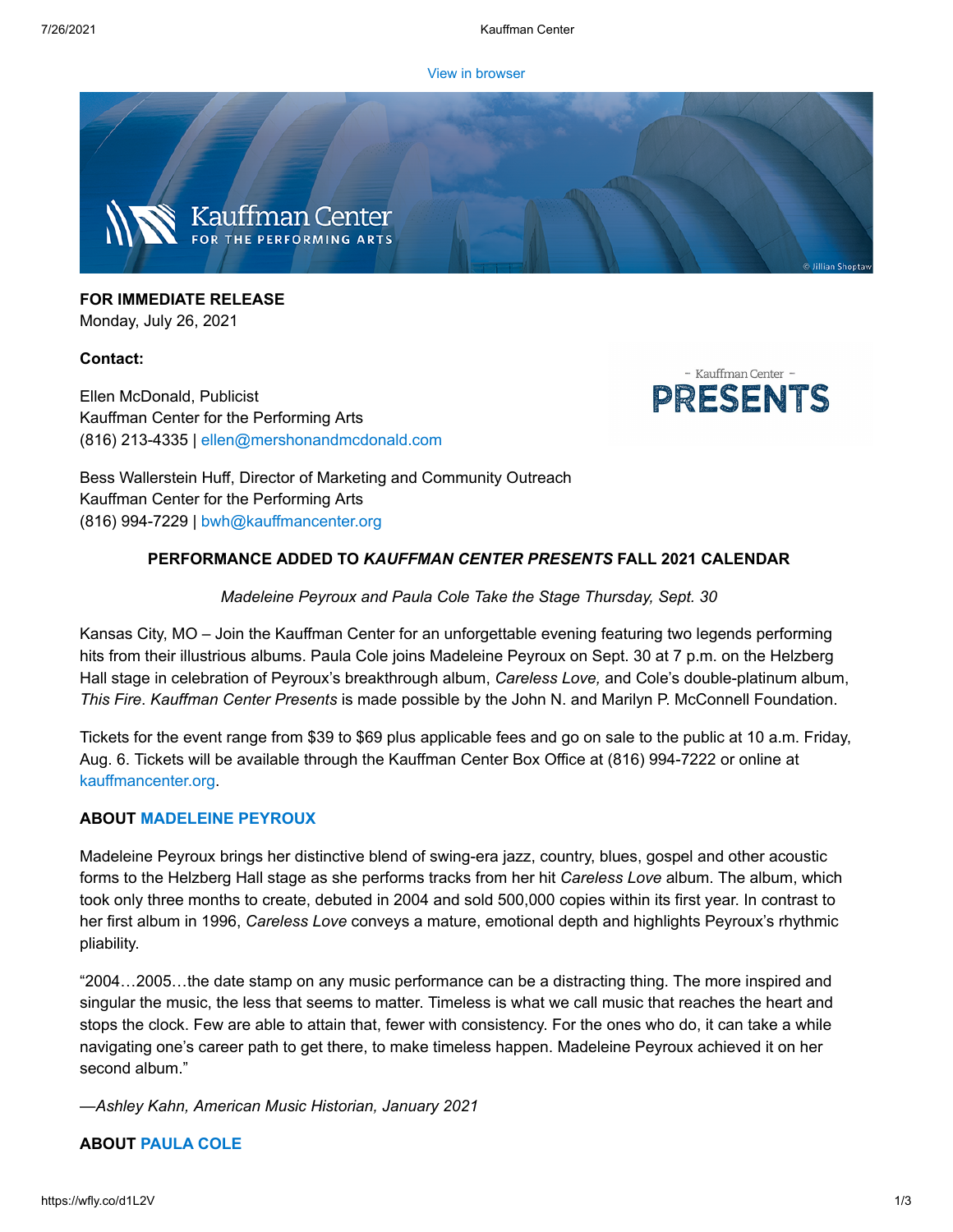#### 7/26/2021 Kauffman Center

In 1996, Paula Cole released her self-produced, second album, *This Fire*. It was incendiary, a double-platinum smash. The first single, *Where Have All The Cowboys Gone?* catapulted to the Top 10. Cole is a seven-time Grammy nominee and was the first woman to be nominated as Producer of the Year with no collaborators. Her second single, the anthemic *I Don't Want to Wait,* dominated charts for a year and then lived again as the wellloved theme-song for *Dawson's Creek*.

Cole pushes boundaries and touches hearts and minds with her songwriting. She has performed the world over, for the Troops in the Persian Gulf, to coffee houses in small towns across America, to stadiums with Peter Gabriel, to elegant theaters. Now, 25 years later, Cole will perform songs from her ground-breaking album, *This Fire*—a rare opportunity to witness her historical work.

#### *KAUFFMAN CENTER PRESENTS* **SERIES SCHEDULE\***

The *Kauffman Center Presents* series features extraordinary and diverse artists from a variety of musical genres and [performance styles. Access to approved media photos for 2021-2022](https://e.wordfly.com/click?sid=MTc4XzE0MzQwXzEzMTExXzY3OTU&l=912f985a-38eb-eb11-a826-0050569d9d1d&utm_source=wordfly&utm_medium=email&utm_campaign=Release%3APeyroux%26Cole&utm_content=version_A&sourceNumber=) *Kauffman Center Presents* artists can be found here. Upcoming events include:

#### **2021-2022** *Kauffman Center Presents* **events:**

- $\bullet$  Sunday, August 29, 2021 Martina McBride 7 p.m., Muriel Kauffman Theatre
- Thursday, September 30, 2021 Madeleine Peyroux & Paula Cole 7 p.m., Helzberg Hall
- Tuesday, October 26, 2021 Pink Martini featuring China Forbes 7:30 p.m., Muriel Kauffman Theatre
- Wednesday, October 27, 2021 Black Violin: Impossible Tour 7:30 p.m., Muriel Kauffman Theatre
- Saturday, October 30, 2021 Asleep at the Wheel 7:30 p.m., Muriel Kauffman Theatre
- $\bullet$  Sunday, October 31, 2021 Champions Of Magic 4 p.m., Muriel Kauffman Theatre
- Wednesday, Feb. 9, 2022 The Beach Boys 7:30 p.m., Muriel Kauffman Theatre
- Sunday, April 10, 2022 Frankie Valli & The Four Seasons 8 p.m., Muriel Kauffman Theatre·

#### *Look for more Kauffman Center Presents announcements coming soon.*

\*Additional performances will be announced throughout the 2021-2022 season. Updates are available at [kauffmancenter.org/kauffman-center-presents/.](https://e.wordfly.com/click?sid=MTc4XzE0MzQwXzEzMTExXzY3OTU&l=922f985a-38eb-eb11-a826-0050569d9d1d&utm_source=wordfly&utm_medium=email&utm_campaign=Release%3APeyroux%26Cole&utm_content=version_A&sourceNumber=)

## **ABOUT THE KAUFFMAN CENTER FOR THE PERFORMING ARTS**

The Kauffman Center for the Performing Arts – a major not-for-profit center for music, opera, theater and dance designed by Moshe Safdie – opened in 2011. Serving as a cultural cornerstone for Kansas City and the region, the Kauffman Center delivers extraordinary and diverse performing arts experiences. Honored as one of the World's 15 Most Beautiful Concert Halls, the Kauffman Center attracts some of the world's most renowned performers and entertainers.

Through educational outreach programs and community enrichment, the Kauffman Center supports Kansas City as a cultural destination. More information on the Kauffman Center for the Performing Arts is available at [kauffmancenter.org.](https://e.wordfly.com/click?sid=MTc4XzE0MzQwXzEzMTExXzY3OTU&l=932f985a-38eb-eb11-a826-0050569d9d1d&utm_source=wordfly&utm_medium=email&utm_campaign=Release%3APeyroux%26Cole&utm_content=version_A&sourceNumber=)

*Kauffman Center Presents is made possible by the John N. and Marilyn P. McConnell Foundation. Additional support provided by: Saint Luke's Health System, PNC Bank, and Aristocrat Motors and Mercedes-Benz of Kansas City.*

Visit the Kauffman Center's online press room for media resources, multimedia library, press release archive and more: [kauffmancenter.org/about/press-room/](https://e.wordfly.com/click?sid=MTc4XzE0MzQwXzEzMTExXzY3OTU&l=942f985a-38eb-eb11-a826-0050569d9d1d&utm_source=wordfly&utm_medium=email&utm_campaign=Release%3APeyroux%26Cole&utm_content=version_A&sourceNumber=)